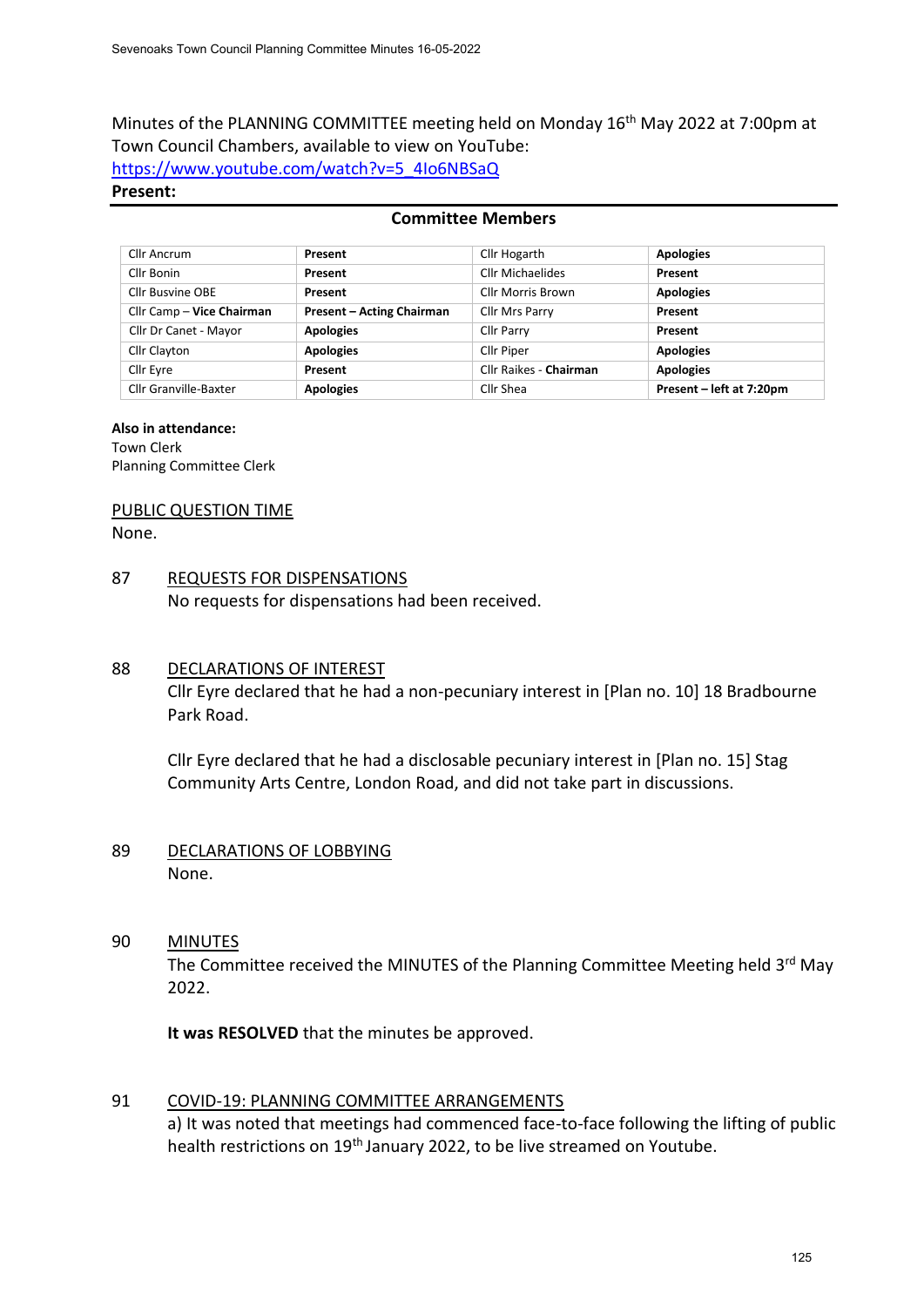b) It was noted that all arrangements were subject to review.

## 92 WELCOME TO NEW COMMITTEE MEMBER, CLLR LIBBY ANCRUM AND NOTING OF MAYOR AND DEPUTY MAYOR CHANGE

a) The Councillors welcomed Cllr Libby Ancrum to the Planning Committee, and congratulated the Mayor and Deputy Mayor on their new roles.

### 93 CLLR PLANNING TRAINING COURSE: MAKING DEFENSIBLE PLANNING DECISIONS

a) Councillors noted that PAS had published an updated presentation – available via the below link – for Cllr planning training, and that a PAS consultant can be hired to deliver this.

b) It was **RESOLVED** that the Councillors review the presentation, and feedback to the next Planning Committee as to whether this is sufficient for refreshing existing Cllrs knowledge, as well as providing training to new Planning Committee member, Cllr Ancrum. The option to decide whether a more tailored training session be booked with a PAS consultant to be deferred to the next Planning Committee.

[https://view.officeapps.live.com/op/view.aspx?src=https%3A%2F%2Fwww.local.gov.uk](https://view.officeapps.live.com/op/view.aspx?src=https%3A%2F%2Fwww.local.gov.uk%2Fsites%2Fdefault%2Ffiles%2Fdocuments%2Fmaking-defensible-planning-decisions%25202022%2520version.ppt&wdOrigin=BROWSELINK) [%2Fsites%2Fdefault%2Ffiles%2Fdocuments%2Fmaking-defensible-planning](https://view.officeapps.live.com/op/view.aspx?src=https%3A%2F%2Fwww.local.gov.uk%2Fsites%2Fdefault%2Ffiles%2Fdocuments%2Fmaking-defensible-planning-decisions%25202022%2520version.ppt&wdOrigin=BROWSELINK)[decisions%25202022%2520version.ppt&wdOrigin=BROWSELINK](https://view.officeapps.live.com/op/view.aspx?src=https%3A%2F%2Fwww.local.gov.uk%2Fsites%2Fdefault%2Ffiles%2Fdocuments%2Fmaking-defensible-planning-decisions%25202022%2520version.ppt&wdOrigin=BROWSELINK)

## 94 APPEALS

The Planning Committee noted that the following appeal had been submitted:

## • **APP/G2245/W/22/3290131: 21/00882/FUL – 1C Wickenden Road**

## 95 SEVENOAKS TOWN NEIGHBOURHOOD DEVELOPMENT PLAN: FINAL SIGN OFF COMMITTEE DATES

a) Councillors noted that SDC had approved the inclusion of an Appendix to the Draft NDP that explains all changes made to the NDP following its public consultation in 2020. This to include outline of all design quantums that have since been removed following Statutory Consultee advice.

b) The following amended Committee dates, which include a swap of the upcoming Community Infrastructure Committee with a Planning Committee date, were received and noted. Councillors noted that the final sign off of the NDP by the Steering Committee and Planning Committee would occur on 20<sup>th</sup> June 2022.

- **7pm 13th June 2022 – Community Infrastructure Committee**
- **6pm 20th June 2022 – Steering Committee**
- **7pm 20th June 2022 – Planning Committee**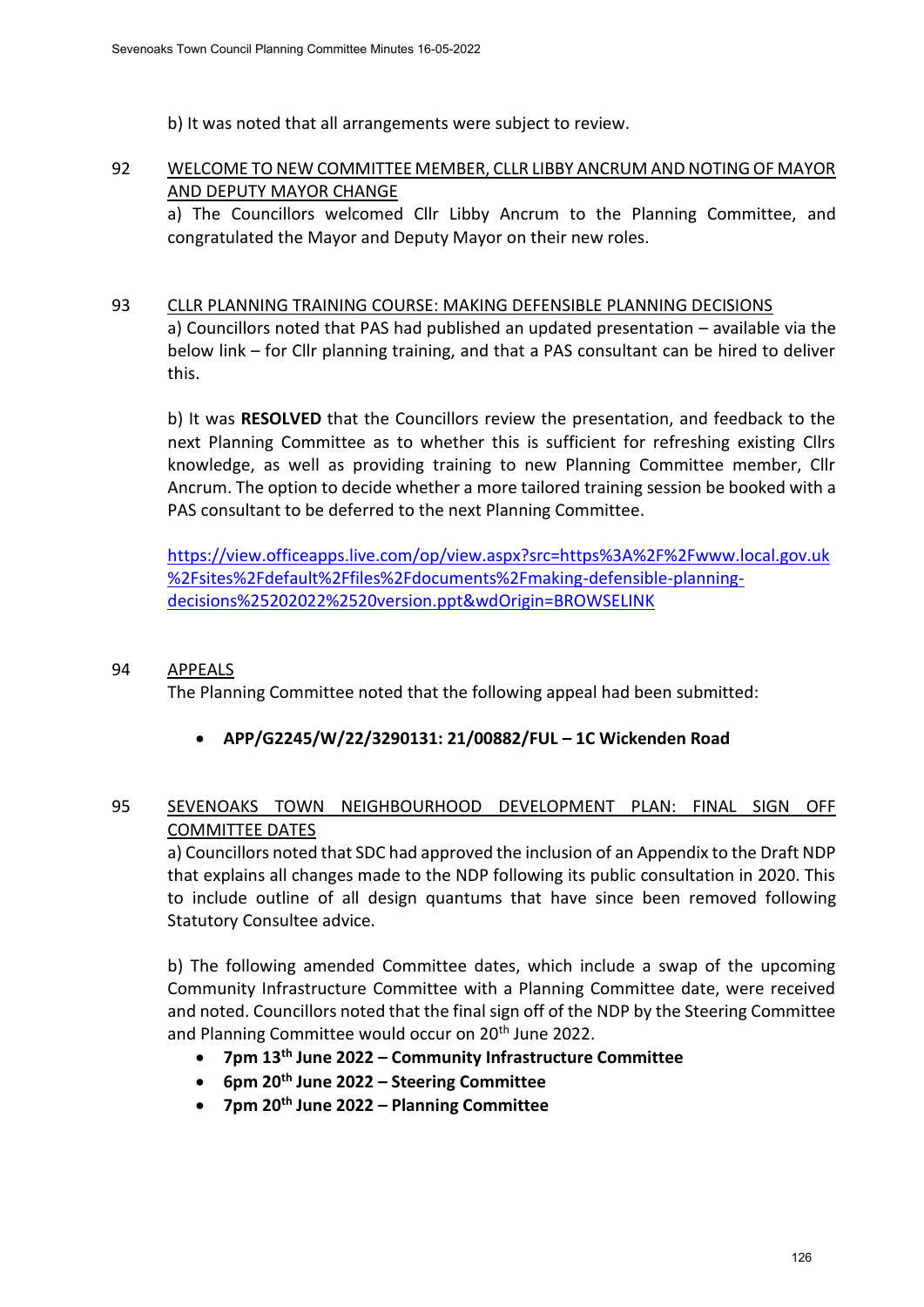96 CONSULTATION STAKEHOLDER MEETING TO INFORM SDC'S EMERGING LOCAL CYCLING AND WALKING INFRASTRUCTURE PLAN (LCWIP)

a) Councillors received notice of Sustrans' progress and next steps for the Local Cycling and Walking Infrastructure Plan that they are completing on behalf of SDC.

b) Councillors recognised the great achievement of SDC having secured £1 million in funding in order to implement the routes identified through the LCWIP.

c) Councillors noted that the online exercise that can be used to indicate and comment on physical barriers to walking, cycling and wheeling, as well as potential walking and cycling routes, would be available until  $17<sup>th</sup>$  June via the following link:

• https://communitymap.uk/project/111

## 97 PRE-APPLICATION CONSULTATION FOR LAND ON GRACIOUS LANE, SOUTH OF ENTRANCE TO HERON WOOD

a) The Planning Committee received copy of pre-application consultation letter and plans regarding Cornerstone's proposals to upgrade equipment within an existing equipment cabinet on behalf of Vodafone. Deadline for comment being 17<sup>th</sup> May 2022.

b) It was **RESOLVED** that Councillors forward any comments they have to the Planning Committee Clerk by 17<sup>th</sup> May 2022, for collation and forwarding to the Agent.

## 98 PLANNING APPLICATIONS

(a) No members of the public registered to speak on individual applications.

(b) The Committee considered planning applications received during the two weeks ending 9 th May 2022. **It was RESOLVED** that the comments listed on the attached schedule be forwarded to Sevenoaks District Council.

### 99 PRESS RELEASES

It was **RESOLVED** that a Press Release be published announcing that the Steering Committee and Planning Committee is due to sign-off the final draft of the Neighbourhood Development Plan on 20<sup>th</sup> June 2022. This to be advertised with prominence on the Sevenoaks Town Council website.

There being no further business the Chairman closed the meeting at 7:55pm.

Signed ………………………………………………. Dated .……………………………………

Chairman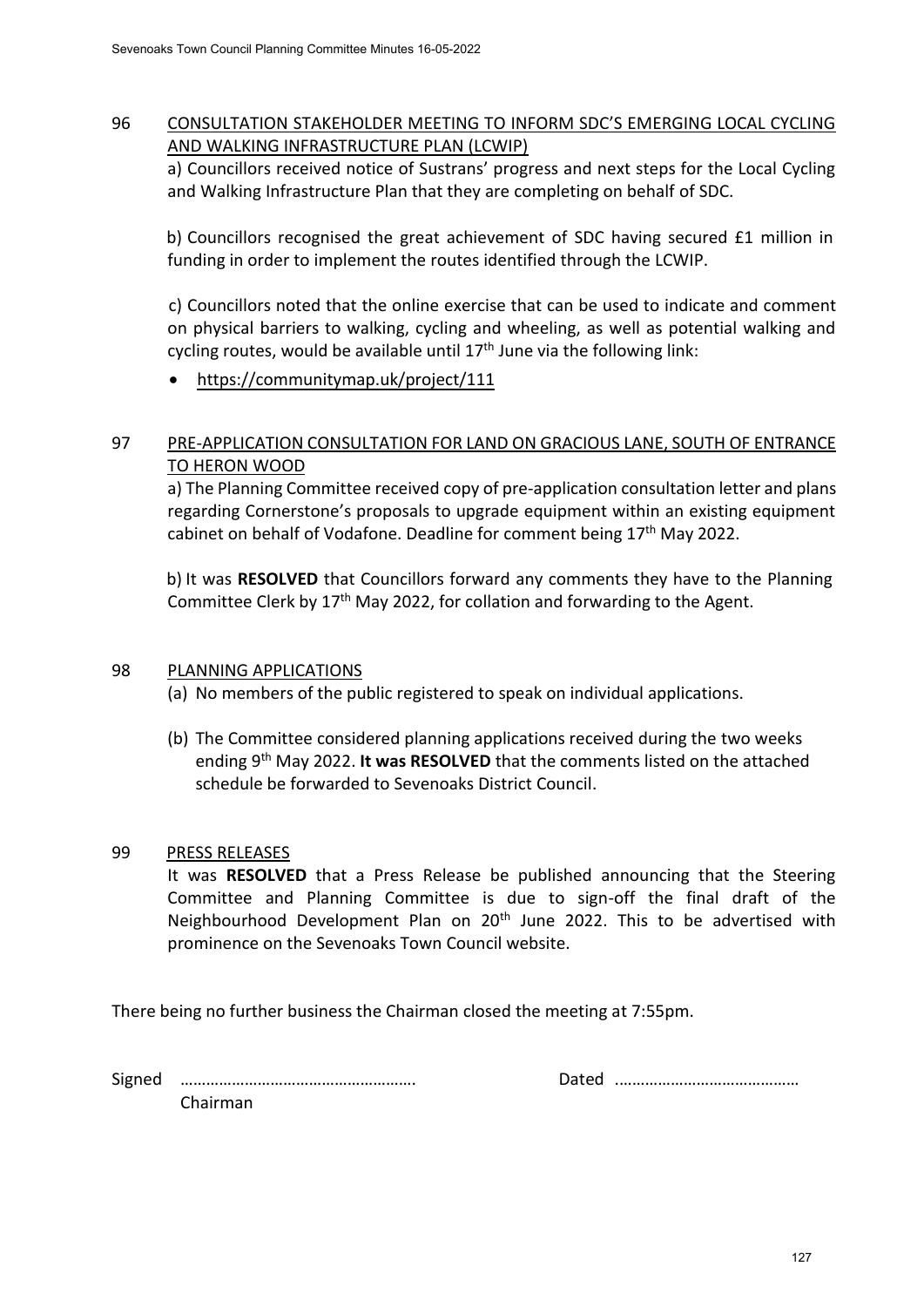[Page deliberately left blank]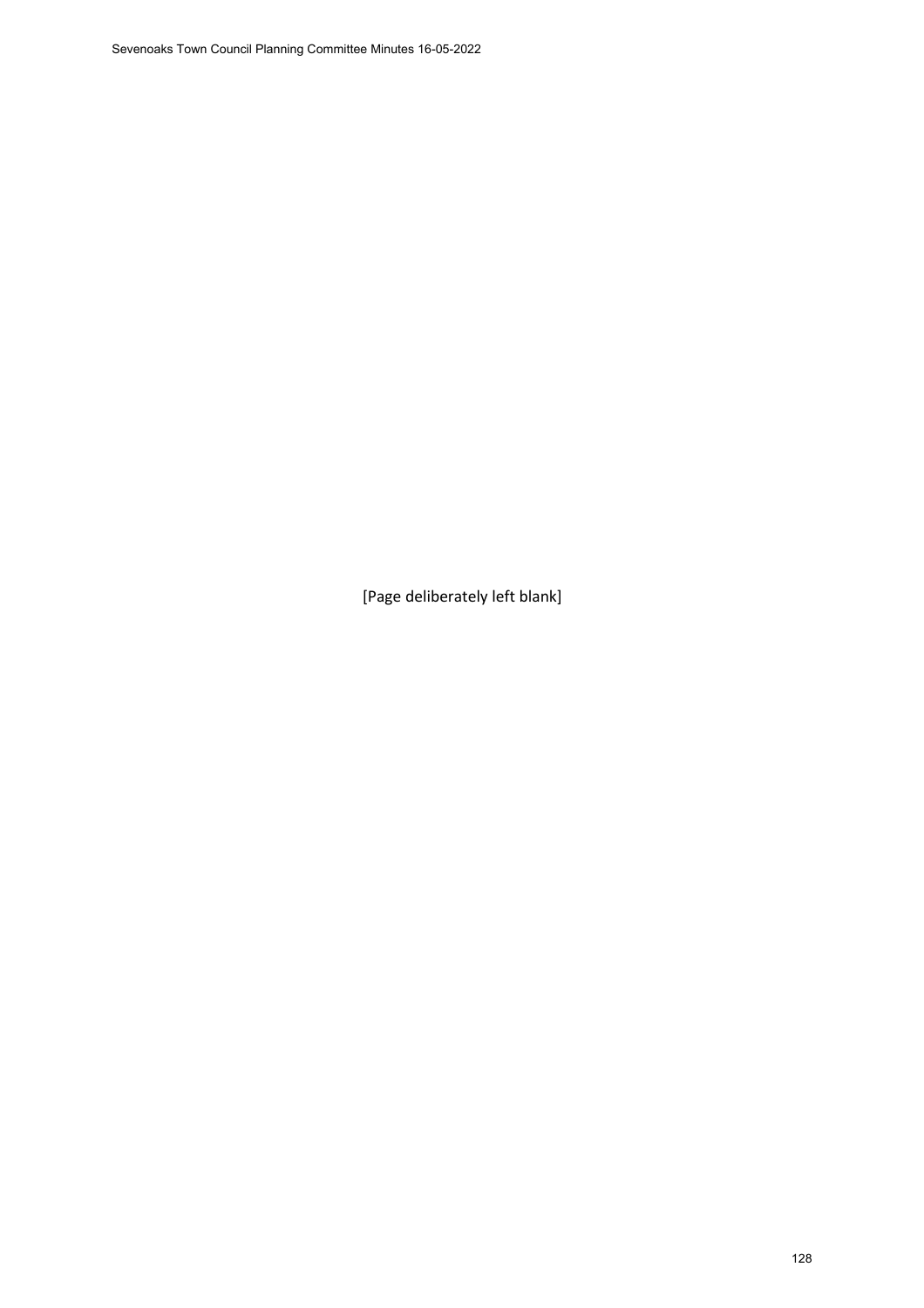Applications considered on 16-5-22

|           | Plan Number     | Planning officer           | <b>Town Councillor</b> | Agent                                      |
|-----------|-----------------|----------------------------|------------------------|--------------------------------------------|
|           | 22/00480/HOUSE  | Stephanie Payne 25/05/2022 | <b>CIIr Clayton</b>    | Mr David Dennis 01732 2<br>$\sqrt{404.40}$ |
| Applicant |                 | House Name                 | Road                   | Locality                                   |
|           | Mr & Mrs Makkai |                            | 33 Hillingdon Avenue   | Eastern                                    |
| Town      |                 | County                     | Post Code              | Application date                           |
|           |                 |                            |                        | 05/05/22                                   |

### **22/00480/HOUSE - Amended plan**

**Proposed porch at front; demolition of existing shed; proposed summerhouse at rear with rooflight and covered walkway.**

**A summary of the main changes are set out below: The proposed walkway has now been reduced to a height of 2.5m.**

### *Comment*

**Sevenoaks Town Council recommended approval, provided the Planning Officer is satisfied there is no longer any impact on the neighbouring gardens.**

| 2                                     | Plan Number  | <b>Planning officer</b>   | <b>Town Councillor</b> | Agent                  |  |
|---------------------------------------|--------------|---------------------------|------------------------|------------------------|--|
|                                       | 22/01002/FUL | Ashley Bidwell 30/05/2022 | <b>Cllr Parry</b>      | Mr J Woodgate 01892 53 |  |
| Applicant                             |              | <b>House Name</b>         | Road                   | Locality               |  |
| Mr S Ingram                           |              | West Heath School         | Ashgrove Road          | Kippington             |  |
| Town                                  |              | County                    | Post Code              | Application date       |  |
|                                       |              |                           |                        | 09/05/22               |  |
| Increase in height of boundary fence. |              |                           |                        |                        |  |

*Comment*

**Sevenoaks Town Council recommended refusal on the following grounds: That the increased height in fence neither preserves or enhances an Area of Outstanding Natural Beauty in the Green Belt, contrary to SDC policies EN1 and EN4**

| $\overline{3}$                                                                                                                                      | Plan Number    | Planning officer                       | <b>Town Councillor</b> | Agent            |  |
|-----------------------------------------------------------------------------------------------------------------------------------------------------|----------------|----------------------------------------|------------------------|------------------|--|
|                                                                                                                                                     | 22/01008/HOUSE | Charlotte Brooks-Lawrie 19/05/<br>noon | <b>Cllr Parry</b>      | Mr Steven French |  |
| Applicant                                                                                                                                           |                | House Name                             | Road                   | Locality         |  |
| Mr N Vassilev                                                                                                                                       |                |                                        | 78 Brattle Wood        | Kippington       |  |
| Town                                                                                                                                                |                | County                                 | Post Code              | Application date |  |
|                                                                                                                                                     |                |                                        |                        | 27/04/22         |  |
| 3no dormer roof extensions to the rear roof slope, 1no dormer roof extension to the front<br>roof slope and 5no rooflights to the front roof slope. |                |                                        |                        |                  |  |

#### *Comment*

**Sevenoaks Town Council recommended approval.**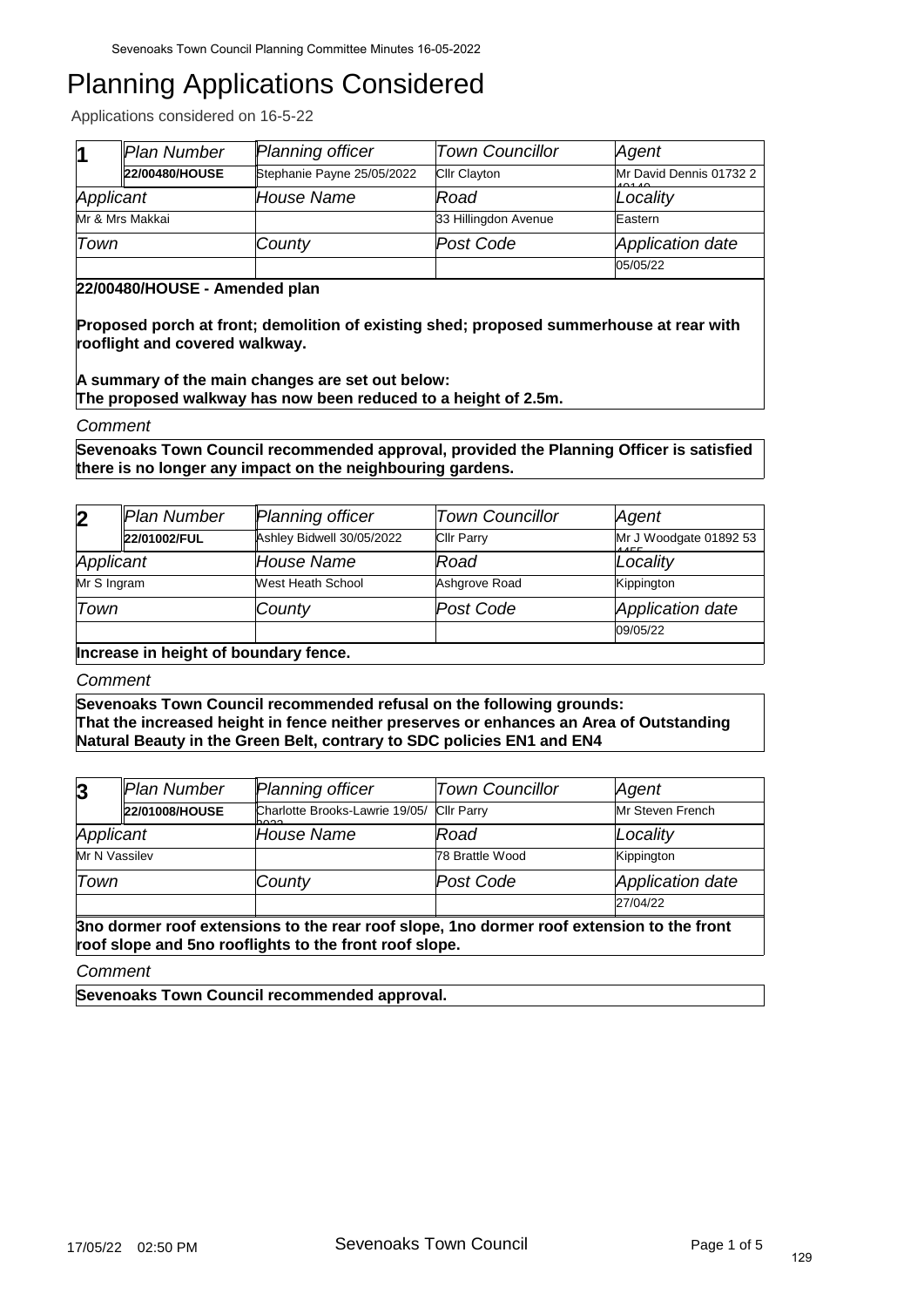Applications considered on 16-5-22

| 4                                                                                                                                                                                                                  | Plan Number  | Planning officer          | <b>Town Councillor</b> | Agent                    |
|--------------------------------------------------------------------------------------------------------------------------------------------------------------------------------------------------------------------|--------------|---------------------------|------------------------|--------------------------|
|                                                                                                                                                                                                                    | 22/01068/MMA | Ashley Bidwell 21-05-2022 | <b>CIIr Raikes</b>     | Miss Nicola Harvey 01227 |
| Applicant                                                                                                                                                                                                          |              | House Name                | Road                   | Locality                 |
| <b>Mr Latter</b>                                                                                                                                                                                                   |              |                           | 55 Mount Harry Road    | St Johns                 |
| Town                                                                                                                                                                                                               |              | County                    | Post Code              | Application date         |
|                                                                                                                                                                                                                    |              |                           |                        | 29/04/22                 |
| Amendment to 21/03983/MMA related to 18/02403/FUL of demolition of the existing dwelling<br>and outbuildings and construct an apartment building containing 10 new flats with<br>associated parking and amenities. |              |                           |                        |                          |

*Comment*

### **Sevenoaks Town Council recommended approval.**

| $\overline{\mathbf{5}}$                | Plan Number  | <b>Planning officer</b>   | <b>Town Councillor</b> | Agent                             |  |
|----------------------------------------|--------------|---------------------------|------------------------|-----------------------------------|--|
|                                        | 22/01080/FUL | Ashley Bidwell 20/05/2022 | Cllr Bonin             | Mrs Eve Burns 01543 262<br>$\sim$ |  |
| Applicant                              |              | House Name                | Road                   | Locality                          |  |
| Mr C Moore                             |              |                           | 104-106 High Street    | Town                              |  |
| Town                                   |              | County                    | Post Code              | Application date                  |  |
|                                        |              |                           |                        | 28/04/22                          |  |
| Installation of replacement shopfront. |              |                           |                        |                                   |  |

### *Comment*

### **Sevenoaks Town Council recommended approval.**

| 6                                      | Plan Number     | <b>Planning officer</b>   | <b>Town Councillor</b> | Agent                                    |  |
|----------------------------------------|-----------------|---------------------------|------------------------|------------------------------------------|--|
|                                        | 22/01081/LBCALT | Ashley Bidwell 20/05/2022 | Cllr Bonin             | Mrs Eve Burns 01543 262<br>$\sim$ $\sim$ |  |
| Applicant                              |                 | House Name                | Road                   | Locality                                 |  |
| Mr C Moore                             |                 |                           | 104-106 High Street    | Town                                     |  |
| Town                                   |                 | County                    | Post Code              | Application date                         |  |
|                                        |                 |                           |                        | 28/04/22                                 |  |
| Installation of replacement shopfront. |                 |                           |                        |                                          |  |

## *Comment*

**Sevenoaks Town Council recommended approval.**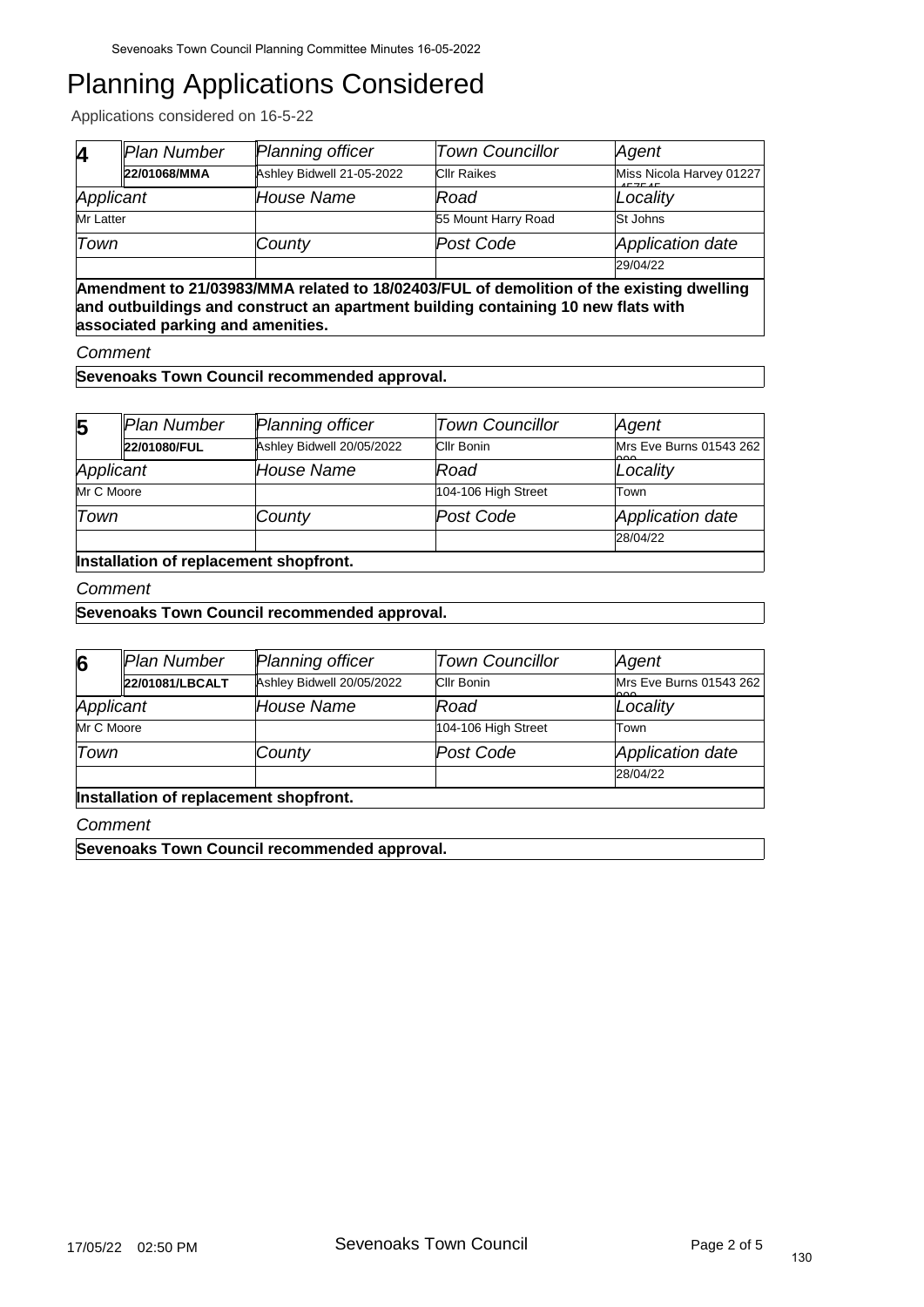Applications considered on 16-5-22

|            | Plan Number  | Planning officer          | <b>Town Councillor</b> | Agent            |
|------------|--------------|---------------------------|------------------------|------------------|
|            | 22/01082/ADV | Ashley Bidwell 20/05/2022 | Cllr Bonin             | Mrs Eve Burns    |
| Applicant  |              | House Name                | Road                   | Locality         |
| Mr C Moore |              |                           | 104-106 High Street    | Town             |
| Town       |              | County                    | Post Code              | Application date |
|            |              |                           |                        | 28/04/22         |

**Two new illuminated fascia signs and one new projecting sign.**

### *Comment*

**A recommendation for approval with conditions was made, seconded and lost at the vote.**

**Sevenoaks Town Council recommended refusal on the grounds of detrimental impact of internally illuminated signs to the Conservation Area and Listed Building.**

### **INFORMATIVE:**

**Sevenoaks Town Council considered sign 1 to be acceptable and may be minded to look sympathetically at similar future plans, on the occasion that they be judged to conserve or enhance the Conservation Officer, and on condition of the Conservation Officer's approval.**

| $\bf{8}$                                                                                                                                                                                                                                            | Plan Number     | <b>Planning officer</b>    | <b>Town Councillor</b> | Agent                   |  |
|-----------------------------------------------------------------------------------------------------------------------------------------------------------------------------------------------------------------------------------------------------|-----------------|----------------------------|------------------------|-------------------------|--|
|                                                                                                                                                                                                                                                     | 22/01086/HOUSE  | Stephanie Payne 18/05/2022 | <b>Cllr Hogarth</b>    | Coleman Anderson Archit |  |
| Applicant                                                                                                                                                                                                                                           |                 | House Name                 | Road                   | Locality                |  |
|                                                                                                                                                                                                                                                     | Mr & Mrs Simons | Phillippa Cottage          | 99C Bradbourne Road    | St Johns                |  |
| Town                                                                                                                                                                                                                                                |                 | County                     | Post Code              | Application date        |  |
|                                                                                                                                                                                                                                                     |                 |                            |                        | 26/04/22                |  |
| Single storey rear extension, internal alterations, side extension to ground floor and roof<br>alterations, roof with the addition of dormer windows and chimney removal. Changes to<br>existing fenestration and materiality of rear ground floor. |                 |                            |                        |                         |  |

*Comment*

**Sevenoaks Town Council recommended approval.**

| $\boldsymbol{9}$                          | Plan Number     | <b>Planning officer</b>                     | <b>Town Councillor</b> | Agent                  |  |
|-------------------------------------------|-----------------|---------------------------------------------|------------------------|------------------------|--|
|                                           | 22/01088/MMA    | Samantha Simmons 21/05/202 Cllr Michaelides |                        | Mr Leeson 01732 832358 |  |
| Applicant                                 |                 | <b>House Name</b>                           | Road                   | Locality               |  |
|                                           | Smith & McBride |                                             | 40 High Street         | Town                   |  |
| Town                                      |                 | County                                      | Post Code              | Application date       |  |
|                                           |                 |                                             |                        | 29/04/22               |  |
| Minor material amendment to 20/03395/FUL. |                 |                                             |                        |                        |  |

*Comment*

**Sevenoaks Town Council recommended approval, subject to the Planning Officer and Conservation Officer being satisfied with the plans and materials proposed.**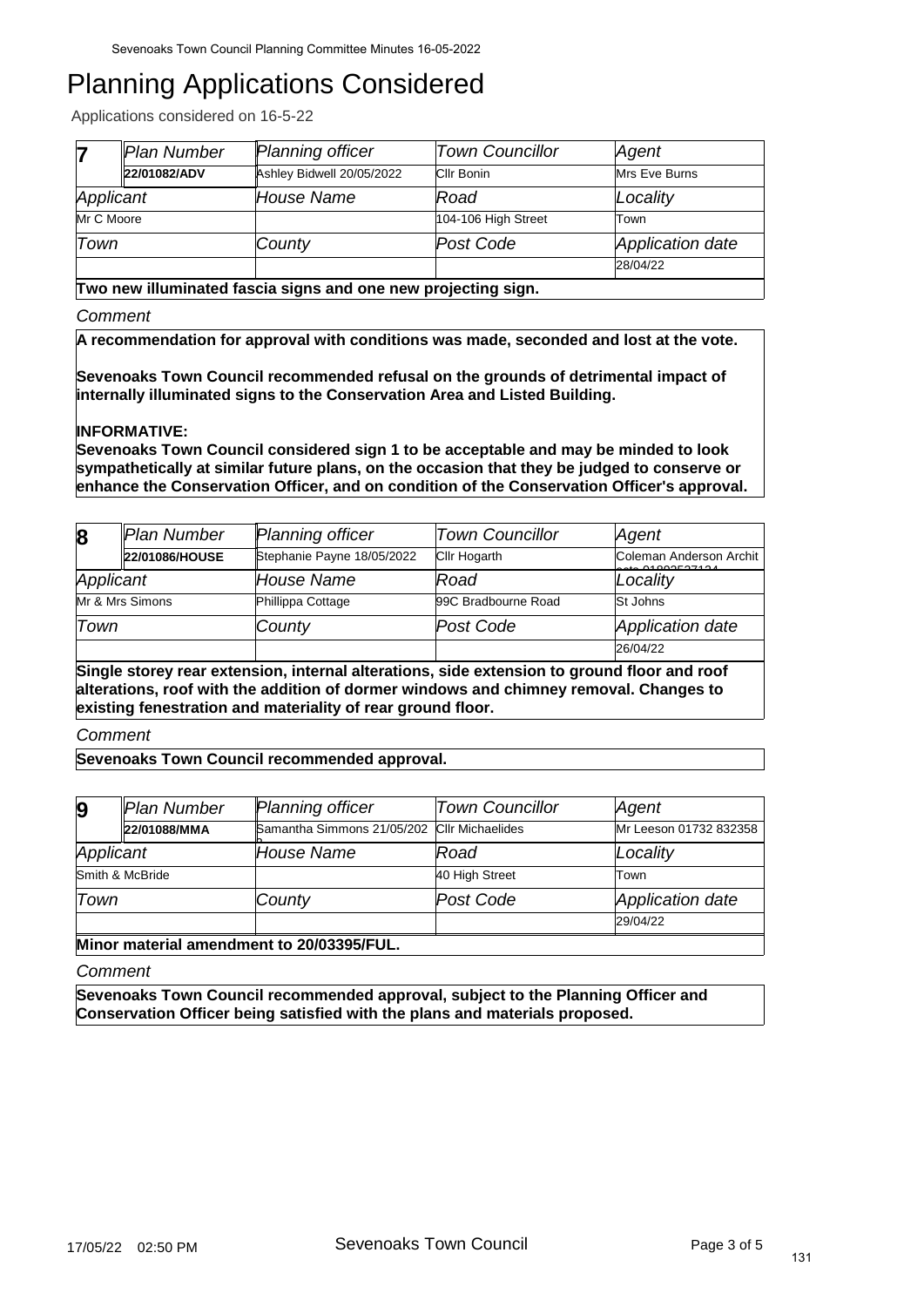Applications considered on 16-5-22

| 10                                            | Plan Number    | <b>Planning officer</b>    | <b>Town Councillor</b>  | Agent                           |  |
|-----------------------------------------------|----------------|----------------------------|-------------------------|---------------------------------|--|
|                                               | 22/01122/HOUSE | Stephanie Payne 21/05/2022 | Cllr Camp               | Mr Martin Bush 01732 74<br>0770 |  |
| Applicant                                     |                | House Name                 | Road                    | Locality                        |  |
| Mr M Sinclair                                 |                |                            | 18 Bradbourne Park Road | St Johns                        |  |
| Town                                          |                | County                     | Post Code               | Application date                |  |
|                                               |                |                            |                         | 29/04/22                        |  |
| Erection of new open porch with bedroom over. |                |                            |                         |                                 |  |

### *Comment*

**Sevenoaks Town Council recommended approval, provided the Planning Officer is satisfied that the forward buildline and materials proposed are in keeping with the street scene.**

| 11                                  | Plan Number  | <b>Planning officer</b>                 | <b>Town Councillor</b> | Agent                               |  |
|-------------------------------------|--------------|-----------------------------------------|------------------------|-------------------------------------|--|
|                                     | 22/01125/FUL | Samantha Simmons 24/05/202 Cllr Busvine |                        | A&Q Partnership Ltd 0207<br>0.40001 |  |
| Applicant                           |              | House Name                              | Road                   | Locality                            |  |
| <b>HSBC Holdings</b>                |              | <b>HSBC</b>                             | 69-71 High Street      | Town                                |  |
| Town                                |              | County                                  | Post Code              | Application date                    |  |
|                                     |              |                                         |                        | 03/05/22                            |  |
| <b>Replacement of external ATM.</b> |              |                                         |                        |                                     |  |

### *Comment*

**Sevenoaks Town Council recommended approval.**

| 12              | Plan Number  | Planning officer                           | <b>Town Councillor</b> | Agent                                                                     |
|-----------------|--------------|--------------------------------------------|------------------------|---------------------------------------------------------------------------|
|                 | 22/01149/FUL | Samantha Simmons 30/05/202 Cllr Shea       |                        | Mr Jonathan Wadcock 07<br>$\begin{array}{c}\n0 & 0 \\ 1 & 1\n\end{array}$ |
| Applicant       |              | <b>House Name</b>                          | Road                   | Locality                                                                  |
| PureGym Limited |              | Currys Otford Road Retail Park Otford Road |                        | Northern                                                                  |
| Town            |              | County                                     | Post Code              | Application date                                                          |
|                 |              |                                            |                        | 09/05/22                                                                  |

**Use of Unit 2 as a gym within Class E and external alterations.**

### *Comment*

**Sevenoaks Town Council recommended approval subject to the following conditions: - The Planning Officer is satisfied that there will be no loss of amenity to neighbouring properties,**

**- That the details of signage that were not yet confirmed be approved in a separate application.**

| $\vert$ 13                 | Plan Number    | <b>Planning officer</b> | <b>Town Councillor</b> | Agent                                 |  |
|----------------------------|----------------|-------------------------|------------------------|---------------------------------------|--|
|                            | 22/01159/HOUSE | Charlotte Brooks-Lawrie | <b>Cllr Eyre</b>       | High Life Treehouses 077<br>0.4010777 |  |
| Applicant                  |                | <b>House Name</b>       | Road                   | Locality                              |  |
| Mrs C Wang                 |                |                         | 22 White Hard Wood     | Kippington                            |  |
| Town                       |                | County                  | Post Code              | Application date                      |  |
|                            |                |                         |                        | 09/05/22                              |  |
| Tree house in rear garden. |                |                         |                        |                                       |  |

#### *Comment*

**Sevenoaks Town Council recommended approval.**